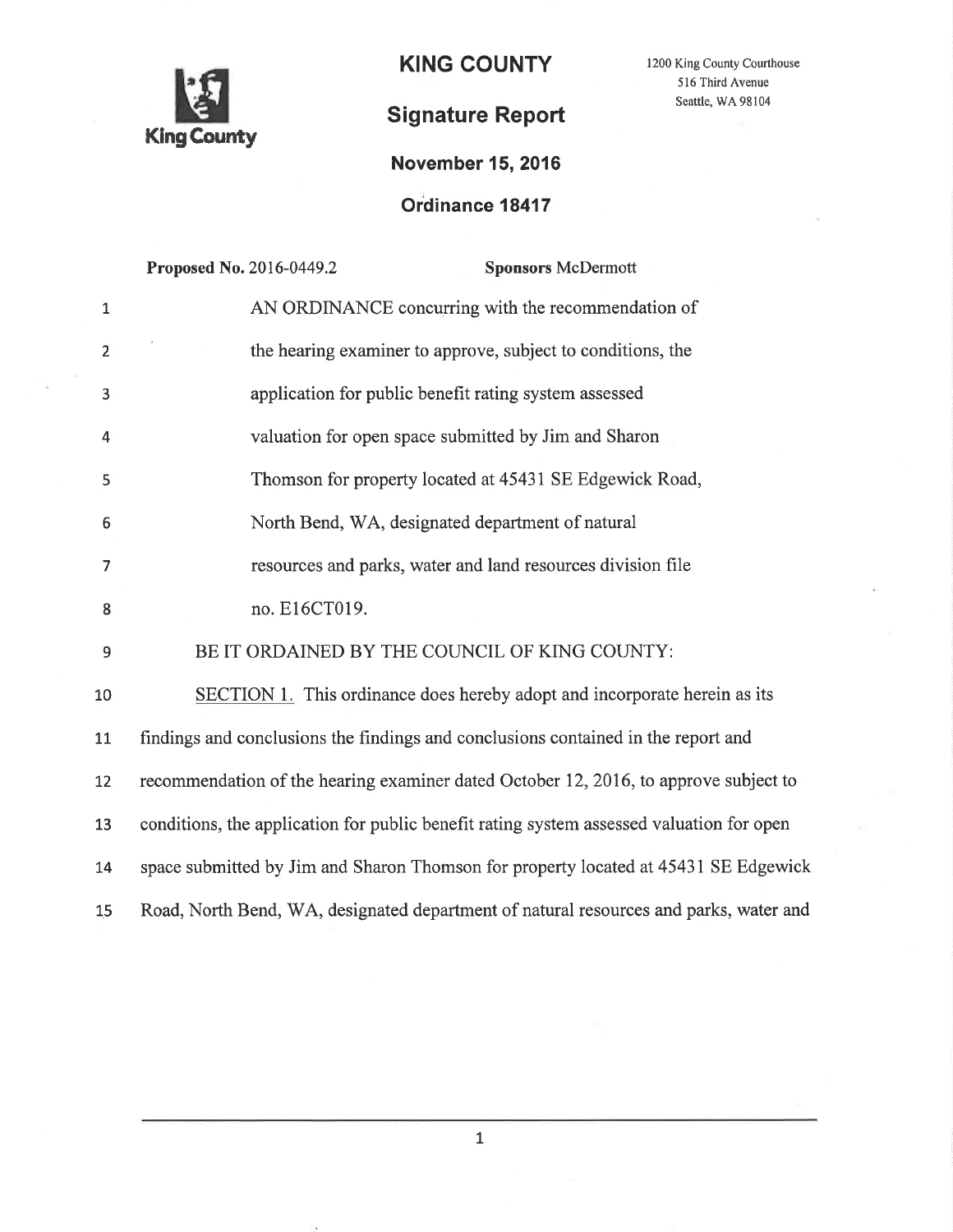- 16 land resources division file no. E16CT019, and the council does hereby adopt as its
- L7 action the recommendation or recommendations contained in the report.

18

Ordinance 18417 was introduced on 9/12/2016 and passed by the Metropolitan King County Council on  $11/14/2016$ , by the following vote:

> Yes: 9 - Mr. von Reichbauer, Mr. Gossett, Ms. Lambert, Mr. Dunn, Mr. McDermott, Mr. Dembowski, Mr. Upthegrove, Ms. Kohl-Welles and Ms. Balducci  $No: 0$ Excused: 0

> > KING COUNTY COUNCIL KING COUNTY, WASHINGTON

J. Joseph McDermott, Chair

ATTEST:

Melani Kedroza

U Melani Pedroza, Acting Clerk of the Council

Attachments: A. Hearing Examiner Report Dated October 12,2016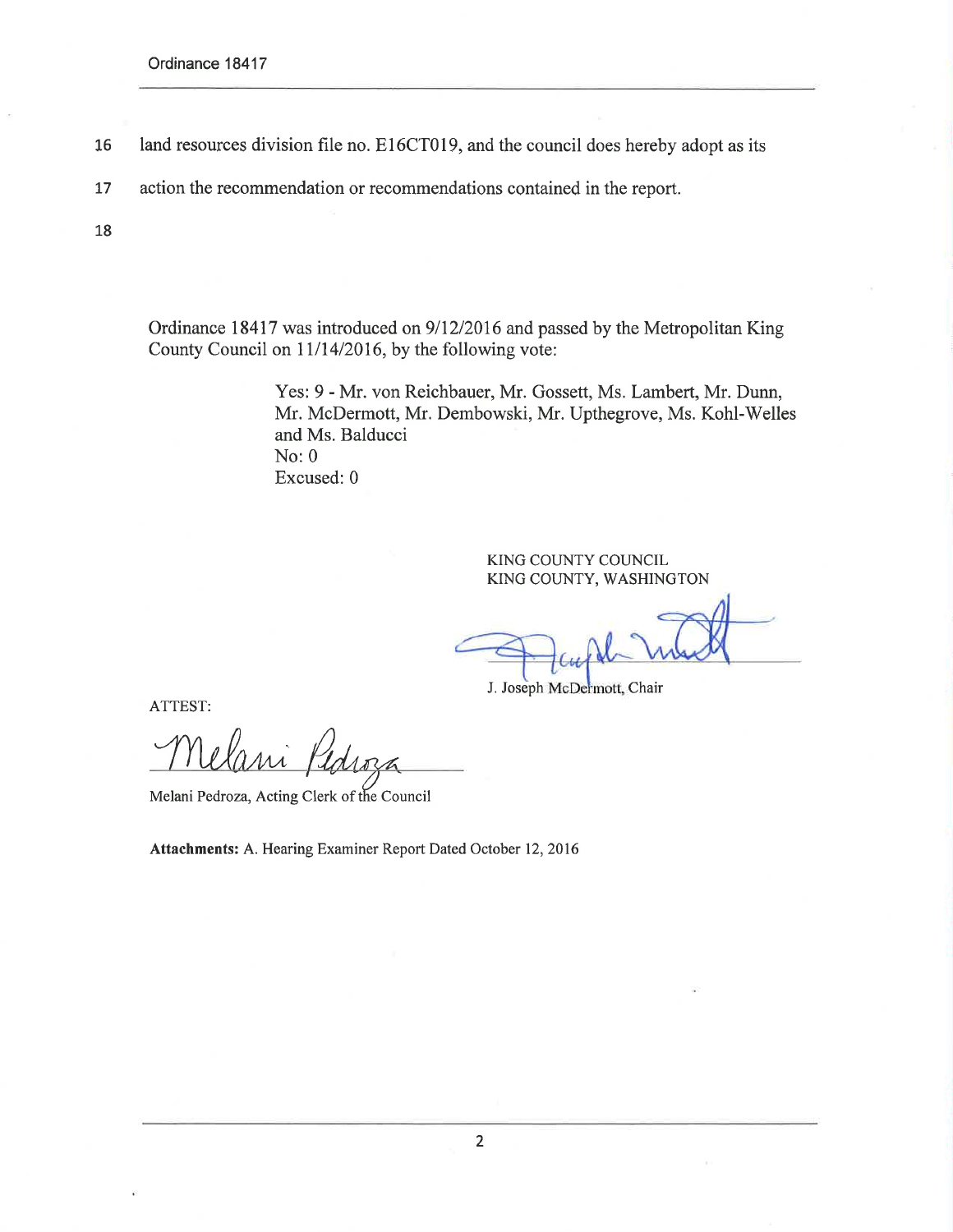October 12,2016

## OFFICE OF THE HEARING EXAMINER KING COUNTY, WASHINGTON

King County Courthouse 516 Third Avenue Room 1200 Seattle, Washington 98104 Telephone (206) 477 -0860 Facsimile (206) 296-0198 hearing examiner  $\widehat{\omega}$  king county, gov www.kingcounty.gov/independent/hearing-examiner

## REPORT AND RECOMMENDATION TO THE METROPOLITAN KING COUNTY COUNCIL

Department of Natural Resources and Parks file no. E16CT019 Proposed ordinance no. 2016-0449 Parcel no.2523089022 SUBJECT:

### JIM AND SHARON THOMSON

Open Space Taxation Application (Public Benefit Rating System)

- Location: 45431 SE Edgewick Road, North Bend
- Applicants: Jim and Sharon Thomson 16909 455th Avenue SE North Bend, WA 98045 Telephone: (425) 777 -0408
- King County: Department of Natural Resources and Parks represented by Bill Bernstein 201 S Jackson Street Suite 600 Seattle, WA 98104 Telephone: (206) 477 -4643 Email: bill.bernstein@kingcounty.gov

SUMMARY OF RECOMMENDATIONS:

Department's Recommendation: Examiner's Recommendation:

Approve 6.51 acres for 30% of market value Approve 6.51 acres for 30% of market value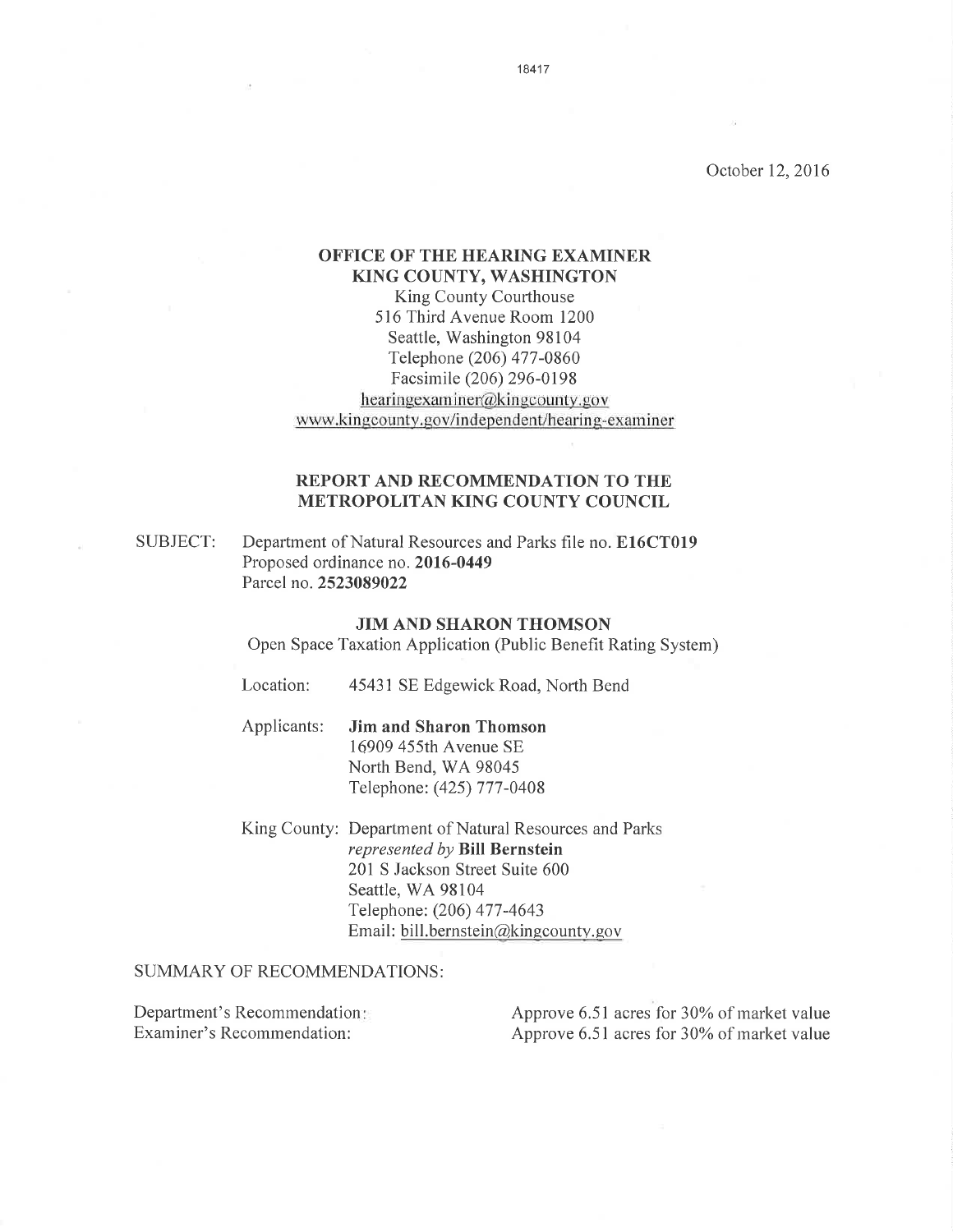# PRELIMINARY REPORT:

On September23,2016, the Depaftment of Natural Resources and Parks (DNRP) submitted its report on file no. El6CT019 to the Examiner.

## PUBLIC HEARING

After reviewing the preliminary report and examining available information on file with the application, the Examiner conducted a public hearing on the application on October 6,2016, in the Ginger Conferenoe Room, 12th Floor, King County Courthouse, 516 Third Avenue, Seattle, Washington. The Examiner received the affidavit of notice publication on October 4, 2016.

Participants at the public hearing and the exhibits offered and entered are listed in the attached minutes. A verbatim recording of the hearing is available in the Hearing Examiner's Office.

FINDINGS, CONCLUSIONS AND RECOMMENDATION: Having reviewed the record in this matter, the Examiner now makes and enters the following:

## FINDINGS

General Information: 1

Location: STR: Zoning:

Total acreage:

Owners: Jim and Sharon Thomson 16909 455th Avenue SE North Bend, WA 98045 Parcel no.: 45431SE Edgewick Road, North Bend sw 2s-23-08 RA-10 2523089022

 $2.$ The Applicants timely filed an application to King County for PBRS program current use valuation of the property to begin in2018. As required by law, notification of the application occurred.

8.82 acres

 $3.$ A summary of relevant PBRS categories follows below. (Plain text represents a category an applicant requested an award for and that DNRP agrees is warranted. Any strikethrough represents a category an applicant requested an award for but that DNRP disagrees is warranted. Any *italics* represents a category an applicant did not request an award for, but that DNRP nonetheless concludes is warranted. And any \*asterisks\* represent a category where DNRP finds an award is warranted, but only if certain contingencies or conditions are met.)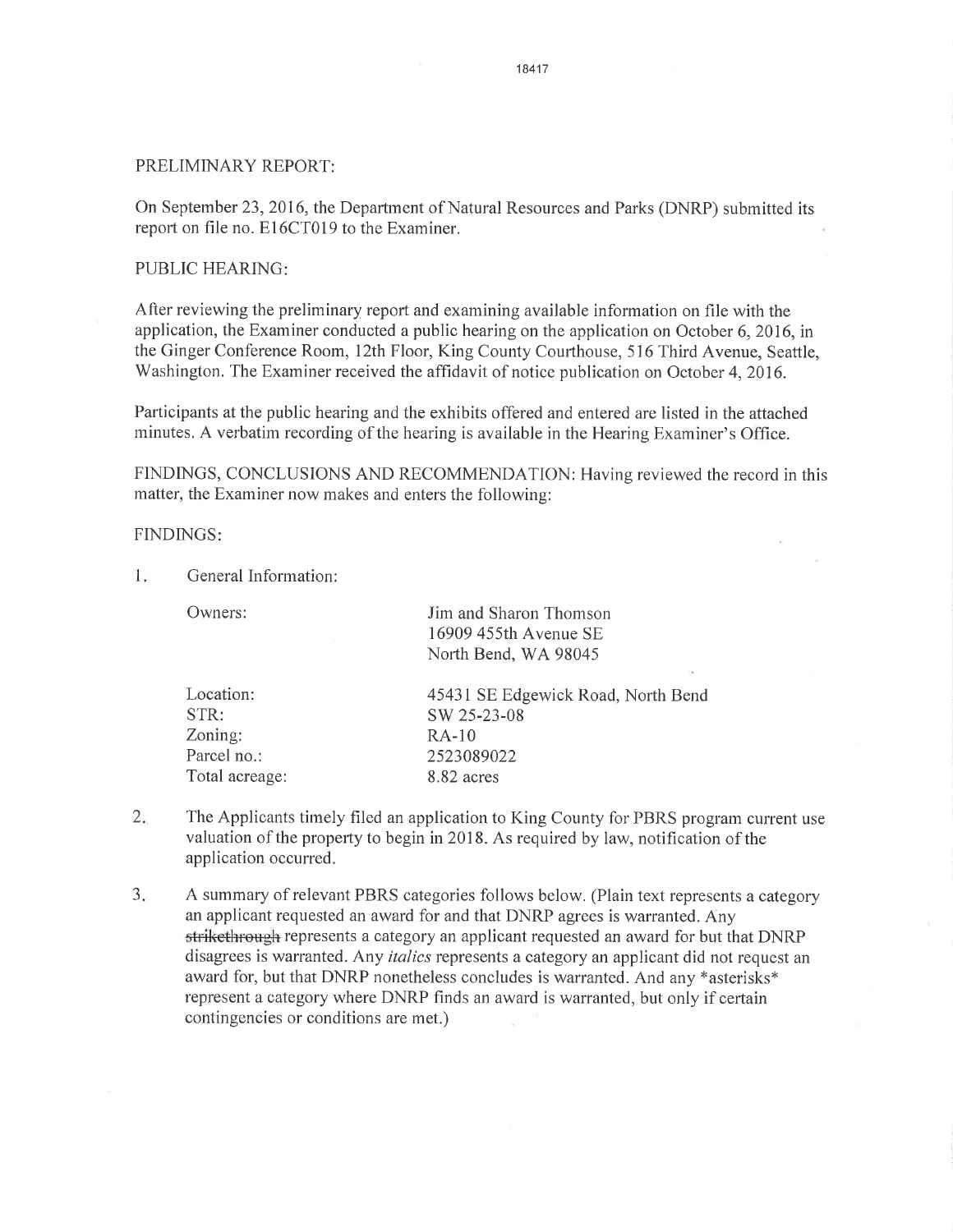#### PBRS categories:

| Open Space Resources                            |   |
|-------------------------------------------------|---|
| Aquifer protection area                         |   |
| Buffer to public or current use classified land | 3 |
| *Forest stewardship land*                       |   |
| Significant wildlife or salmonid habitat        |   |
| Watershed protection area                       |   |
|                                                 |   |

The DNRP-recommended score of l8 points results in a current use valuation of 30% of market value for the enrolled portion of the property. Additional credit may be awarded administratively under the forest stewardship land category subject to submittal of a forest stewardship plan by April 3, 2017, and subsequent approval by June 2, 2017. Award of credit under this category would increase the point total by 5 points, resulting in a current use valuation of 20% of market value for the enrolled portion of the property, and preserving the option to conduct approved-forestry activities.

- As to the land area recommended for PBRS enrollment, the Applicant requested 6.51 acres and DNRP recommends 6.51 acres. (Enrollment acreage is the entire parcel less the excluded area, as calculated by DNRP. In the event the County Assessor's official parcel size is revised, the PBRS acreage shall be administratively adjusted to reflect that change.)  $4.$
- Except as modified herein, the facts set forth in the DNRP preliminary report and testimony at the October 6,2016, public hearing are correct and incorporated herein by reference. Copies of this report and the department report will be provided to the Metropolitan King County Council for final approval. 5.

## CONCLUSION:

- 1. Approval, pursuant to the Public Benefit Rating System adopted by Chapter 20.36KCC, of l8 points and a current use valuation of 30% of market value for 6.51 acres of the property and conditional approval of 5 additional points (which would bring the total to 23 points and 20% of market value for  $6.51$  acres of the property), is consistent with the purposes and intent of King County to maintain, preserve, conserve, and otherwise continue in existence adequate open space lands and to assure the use and enjoyment of natural resources and scenic beauty for the economic and social well-being of King County and its citizens.
- The subject property is currently enrolled in the Timber Land program. Any open space taxation participation agreement signed as a result of approval of this application should be worded to supersede any prior agreement for the parcel.  $2.$

#### 18417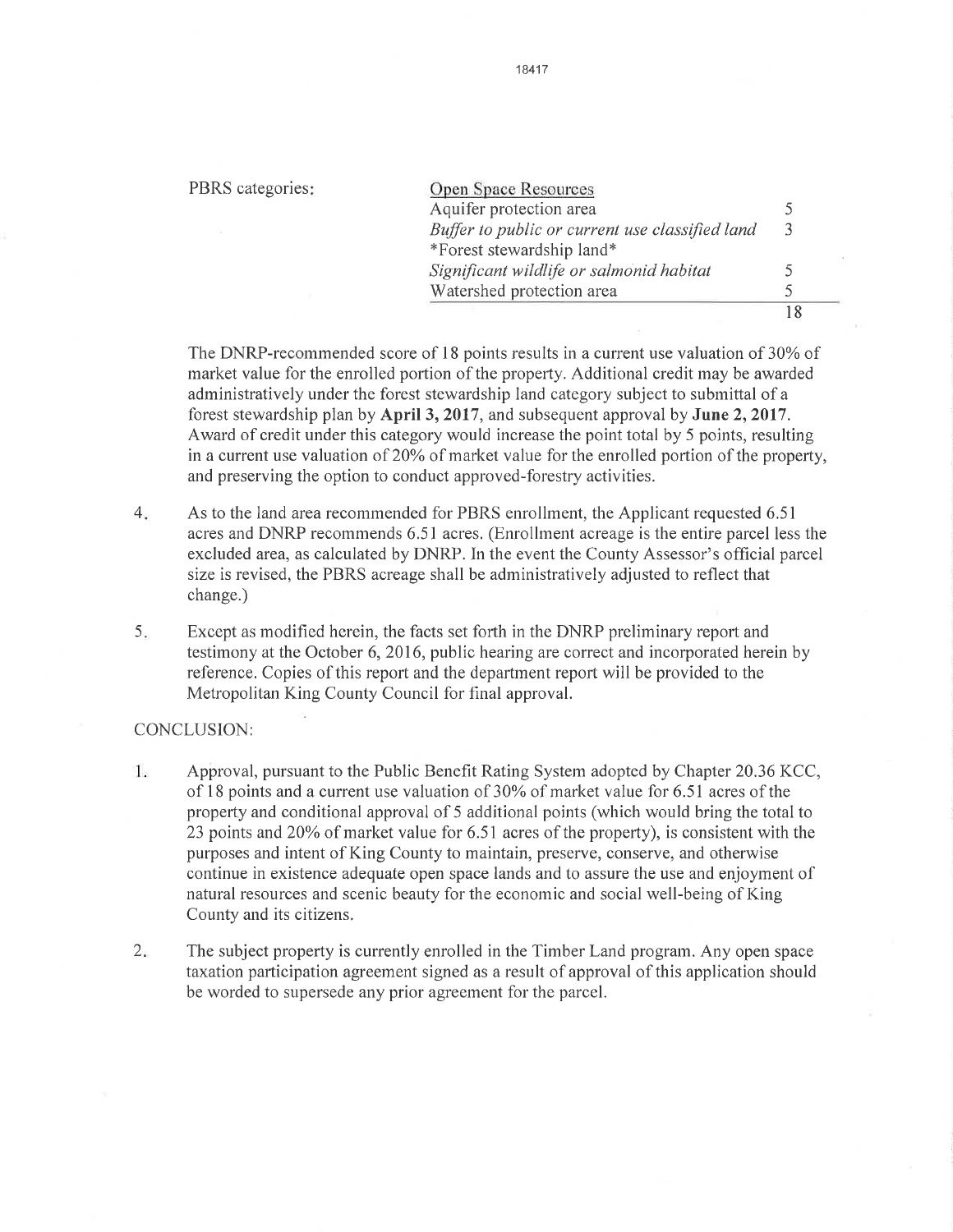#### RECOMMENDATION

- $1.$ APPROVE current use valuation of 30% of market value for the 6.51-acre enrolled portion of the property.
- $2<sub>1</sub>$ CONDITIONALLY APPROVE additional credit under the forest stewardship land category, to be awarded administratively, if the Applicants submit a forest stewardship plan by April 3, 2017 , and receive subsequent approval by June 2,2017 . Award of credit under this category would increase the point total by 5 points, resulting in a current use valuation of 20% of market value for the enrolled portion of the property, and preserving the option to conduct approved-forestry activities.

DATED October 12, 2016.

 $\overbrace{\rule{2.8cm}{0pt}}^{ \overbrace{\phantom{2\!}}^{ \overline{\phantom{2}}}}$ 

David Spohr Hearing Examiner

## NOTICE OF RIGHT TO APPEAL

A person appeals an Examiner recommendation by following the steps described in KCC 20.22.230, including filing with the Clerk of the Council a sufficient appeal statement and a \$250 appeal fee (check payable to the King County FBOD). Appeal statements may refer only to facts contained in the hearing record; new facts may not be presented on appeal. KCC 20.22.230 also requires that the appellant provide copies of the appeal statement to the Examiner and to any named parties listed on the front page of the Examiner's recommendation.

Prior to the close of business (4:30 p.m.) on *November* 7, 2016, an electronic copy of the appeal statement must be sent to Clerk. Council  $@k$  ingcounty gov and a paper copy of the appeal statement must be delivered to the Clerk of the Council's Office, Room 1200, King County Courthouse, 516 Third Avenue, Seattle, Washington 98104. Prior mailing is not sufficient if actual receipt by the Clerk does not occur within the applicable time period. If the Office of the Clerk is not offìcially open on the specified closing date, delivery prior to the close of business on the next business day is sufficient to meet the fìling requirement.

Unless both a timely and sufficient appeal statement and filing fee are filed by *November* 7, 2016, the Clerk of the Council shall place on the agenda of the next available Council meeting a proposed ordinance implementing the Examiner's recommended action. At that meeting the Council may adopt the Examiner's recommendation, defer action, refer the matter to a Council committee, or remand to the Examiner for further hearing or fufther consideration.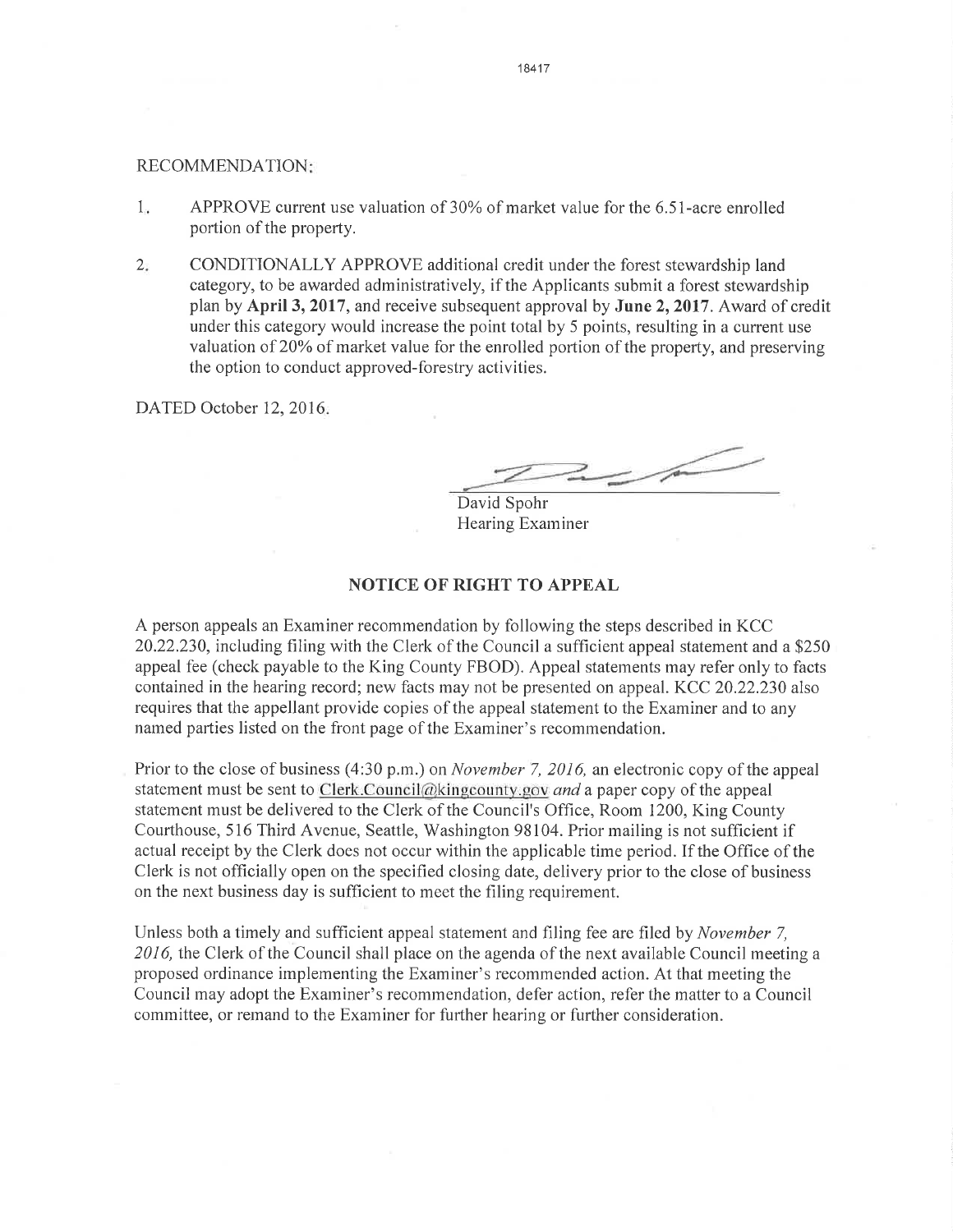If a timely and sufficient appeal statement and filing fee are filed by November 7, 2016, the Examiner will notify all parties and interested persons and provide information about "next steps."

MINUTES OF THE OCTOBER 6,2016, HEARING ON THE APPLICATION OF JIM AND SHARON THOMSON, DEPARTMENT OF NATURAL RESOURCES AND PARKS FILE NO. E16CT019.

David Spohr was the Hearing Examiner in this matter. Bill Bernstein and Megan Kim both participated in the hearing on behalf of the department.

The following exhibits were offered and entered into the hearing record:

 $\sim$ 

| Exhibit no. 1  | Not submitted                                                           |
|----------------|-------------------------------------------------------------------------|
| Exhibit no. 2  | Not submitted                                                           |
| Exhibit no. 3  | Not submitted                                                           |
| Exhibit no. 4  | DNRP report to the Hearing Examiner                                     |
| Exhibit no. 5  | Affidavit of publication                                                |
| Exhibit no. 6  | Notice of hearing from the Hearing Examiner's Office                    |
| Exhibit no. 7  | Notice of hearing from the PBRS program                                 |
| Exhibit no. 8  | Legal notice and introductory ordinance to the King County Council      |
| Exhibit no. 9  | Application signed/notarized                                            |
| Exhibit no. 10 | Legal description of area to be enrolled                                |
| Exhibit no. 11 | Email to applicant regarding received application and approval schedule |
| Exhibit no. 12 | Arcview and orthophoto/aerial map                                       |
| Exhibit no. 13 | Reserved for future submission of forest stewardship plan               |
|                |                                                                         |

DS/vsm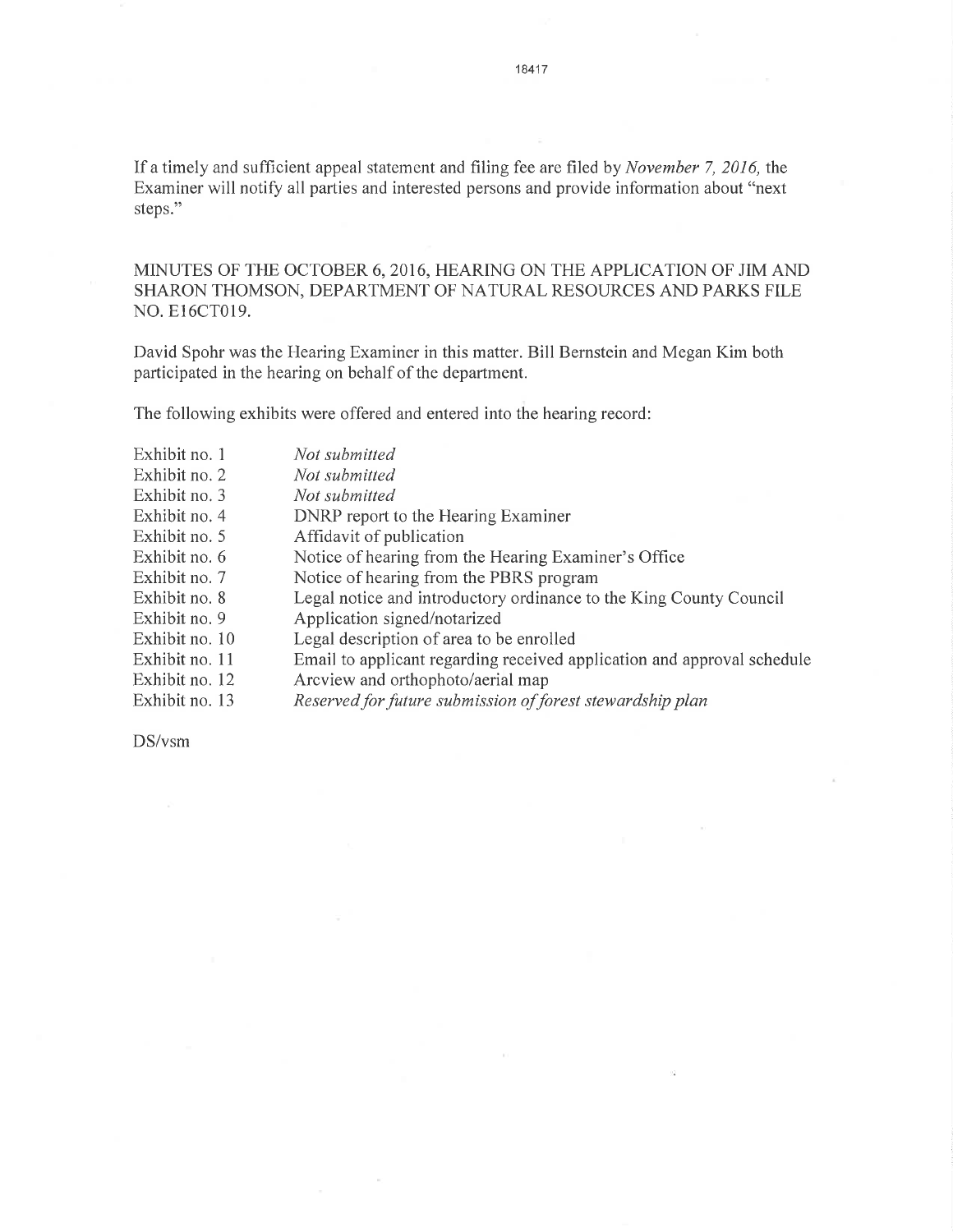October 12,2016

## OFFICE OF THE HEARING EXAMINER KING COUNTY, WASHINGTON King County Courthouse

516 Third Avenue Room 1200 Seattle, Washington 98104 Telephone (206) 477 -0860 Facsimile (206) 296-0198 hearing examiner@king county.gov www.kingcounty.gov/independent/hearing-examiner

## **CERTIFICATE OF SERVICE**

## SUBJECT: Department of Natural Resources and Parks file no. E16CT019 Proposed ordinance no. 2016-0449 Parcel no.2523089022

## JIM AND SHARON THOMSON

Open Space Taxation Application (Public Benefit Rating System)

I, Elizabeth Dang, certify under penalty of perjury under the laws of the State of Washington that I transmitted the REPORT AND RECOMMENDATION TO THE METROPOLITAN KING COUNTY COUNCIL to those listed on the attached page as follows:

- $\boxtimes$  EMAILED to all County staff listed as parties/interested persons and parties with e-mail addresses on record.
- $\boxtimes$  caused to be placed with the United States Postal Service, with sufficient postage, as FIRST CLASS MAIL in an envelope addressed to the non-County employee parties/interested persons to addresses on record.

DATED October 12, 2016.

ElinzabethDang

Elizabeth Dang Legislative Secretary